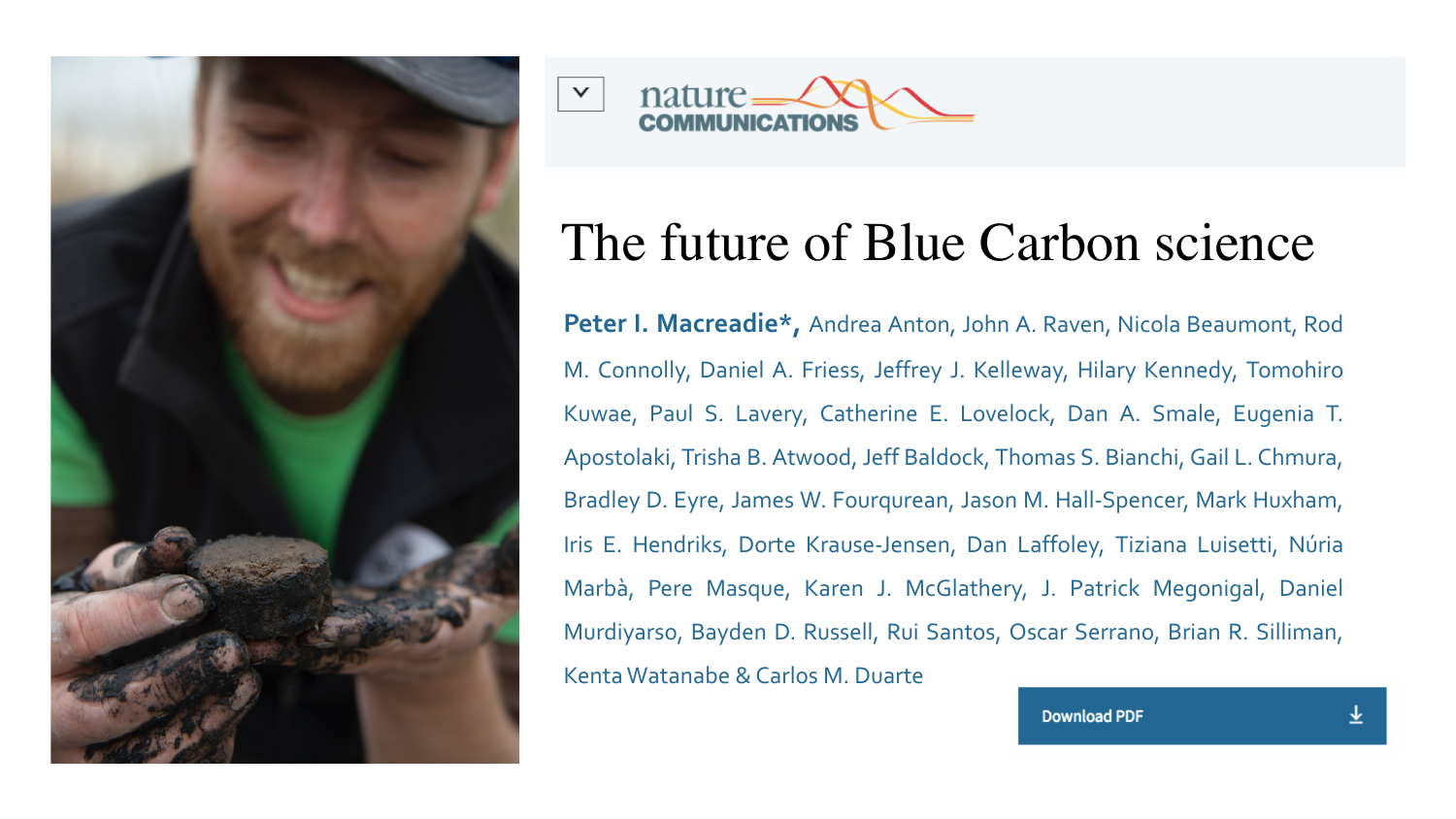**Top pending**  questions **Solutions**<br> **Solutions**<br> **Solutions**<br> **Socience** 1

**in Blue Carbon**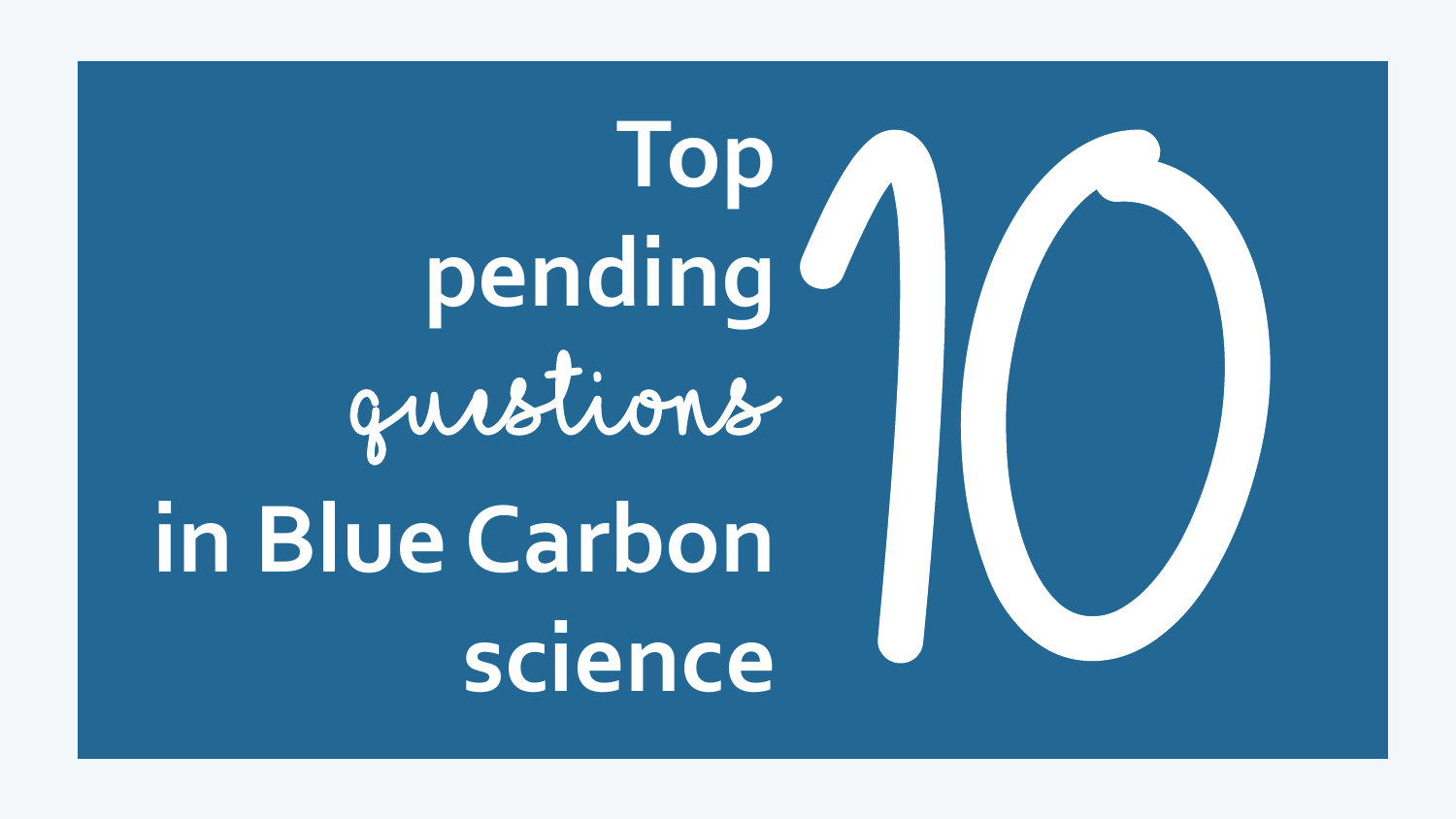**Q1. How does**  climate change **impact carbon accumulation in mature Blue Carbon ecosystems?**

**Q4. What is the**  global extent **and temporal distribution of Blue Carbon ecosystems?**

**Q3. What is the global importance of macroalgae,**  disturbance **affect including calcifying algae, as Blue Carbon sinks/donors? the burial fate of Q2. How does Blue Carbon?**

**Q3. What is the importance of** macroalgae **as Blue Carbon sinks/donors?**

> **Q5. How do** organic **and** inorganic **carbon cycles affect net CO 2 flux?**